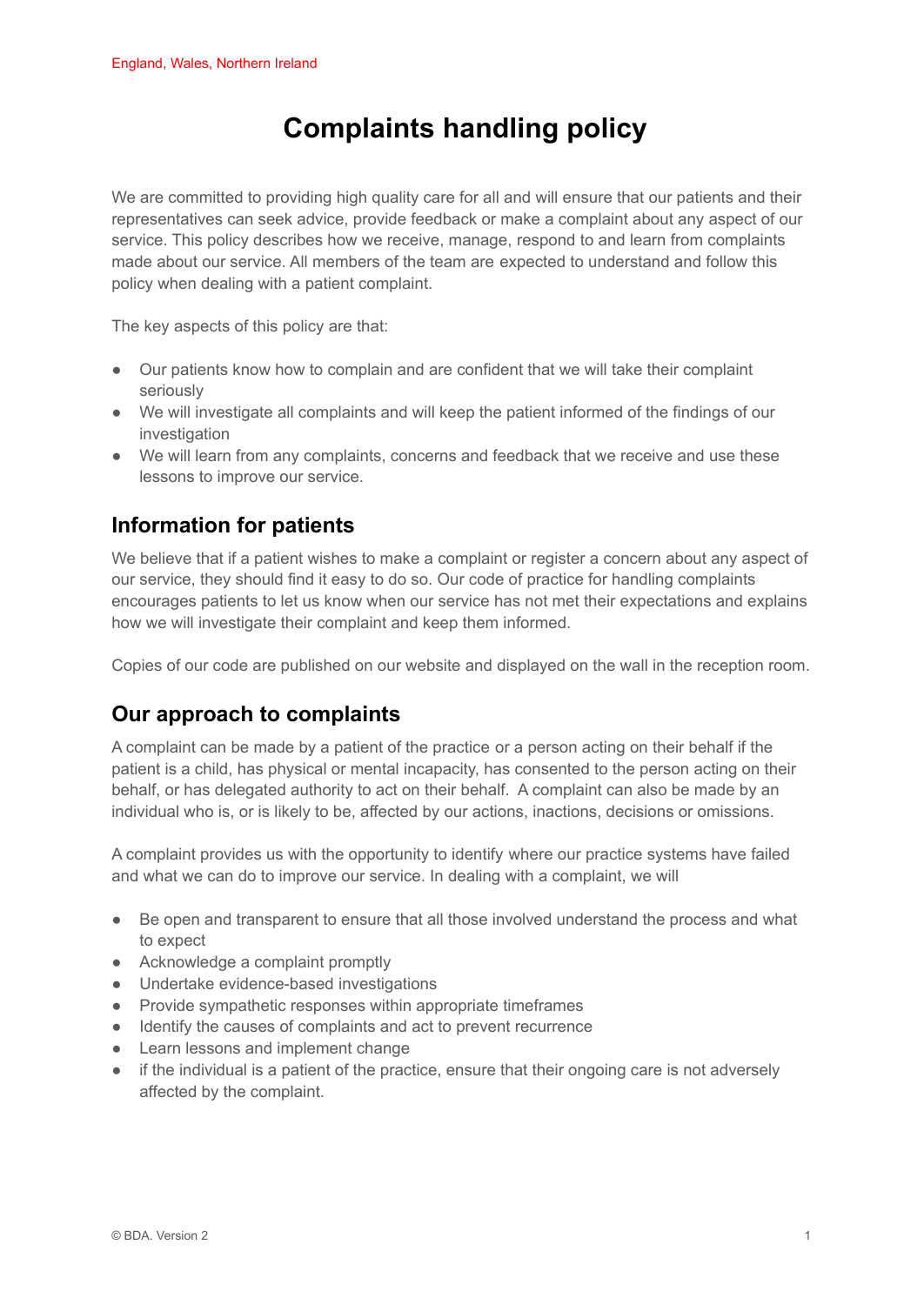## **Practice complaints process**

Handling a complaint efficiently and sympathetically from the outset may encourage early resolution and avoid the need for a formal complaint process, involving investigation and formal reports which is stressful and time-consuming for all concerned.

When making a complaint, an individual usually wants an apology and to know what happened and why, what will be done to put it right, what action will be taken immediately and to prevent the cause for complaint happening again.

#### **Receiving complaints**

All members of the team must be able to receive a complaint or feedback (verbal or written) and deal with it appropriately. You should bear in mind that the individual making the complaint may not refer to their concern as a complaint.

The practice Complaints Manger, Monika Kukuryka, is responsible for dealing with all complaints received by the practice, unless immediate resolution is possible.

The responsible person in charge of overseeing our complaints procedure and implementing changes where necessary is the practice owner James Metcalf.

**Verbal complaints**: Listen to what the individual is saying and be polite and considerate; avoid justifying the action that led to the complaint or being dismissive of the individual's concerns. Where possible and, depending on the nature of the complaint, you should aim to resolve the matter as soon as it is received, making a note of the complaint and how you resolved it and pass the information to the Complaints Manager, Monika Kukuryka.

If you are unable to resolve the complaint immediately, you should encourage the individual to speak with the Complaints Manager. If the Complaints Manager is not available, you should take brief details of the complaint and arrange a convenient time for the Complaints Manager to contact the individual. Your notes should be passed to the Complaints Manager and a copy given to the patient, together with a copy of the code of practice for handling patient complaints.

If the complaint requires an urgent response and the Complaints Manager is not available, you should pass the complaint to James Metcalf.

**Written complaints**: If you receive a written complaint (by letter or email.), you should pass it immediately to the Complaints Manager.

#### **Acknowledgement**

The Complaints Manager will acknowledge the complaint in writing within three working days and enclose a copy of our code of practice for handling complaints. If a delay in acknowledging the complaint is anticipated, the reason for the delay will be explained to the individual.

The acknowledgement will include

- Confirmation that the matter will be investigated and that the individual will receive a report of the findings
- An offer to meet with the individual to discuss the complaint and gather information
- A description of how the complaint will be handles and who will be involved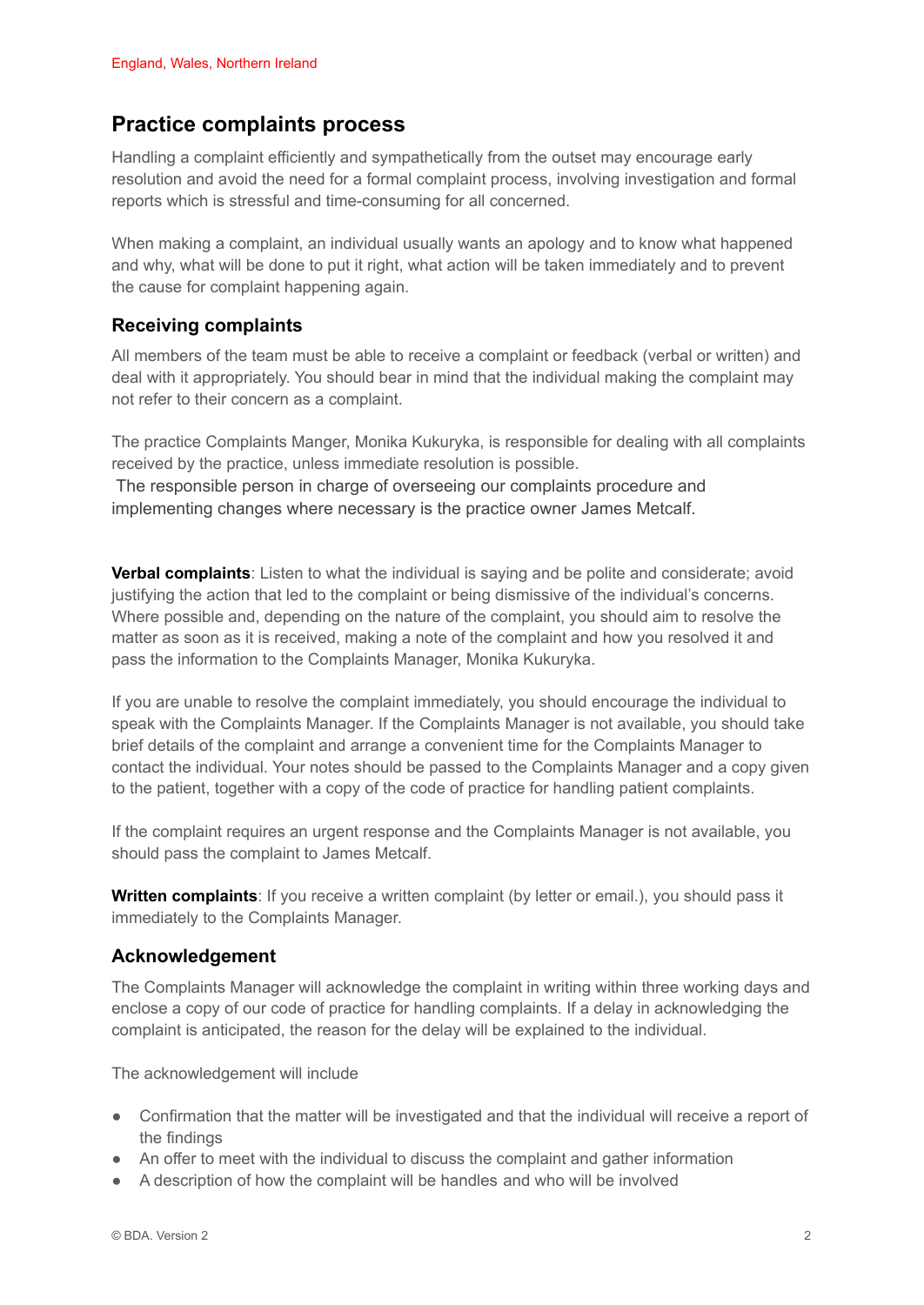- Anticipated timescales for the investigation and preparation of the report
- How the individual would like to be kept informed of progress
- Local organisations that can provide help.
	- **NHS PRACTICES IN ENGLAND –** The individual will be informed that they can obtain advice and information from the Independent Complaints Advocacy Team at the local NHS Healthwatch – *see.healthwatch.co.uk/find-local-healthwatch for contact details*]

#### **Investigation**

The purpose of the investigation is to

- Understand what the complaint is about
- Establish what the individual would consider to be a satisfactory resolution
- Seek the views of other team members and seek suggestions on how to resolve the matter
- Identify other useful sources of information for example, published research, suppliers

We aim for the investigation to be completed and for the individual to receive the report within 10 working days. Where we anticipate a delay, we will explain this to the individual and provide an update on progress at least every 10 working days.

## **Response**

Before providing a written response, we will invite the individual to a meeting to discuss the findings of our investigation.

Our written response to the individual will

- Address all the issues raised and demonstrate that each has been fully and fairly investigated
- Include an apology where something has gone wrong
- Explain our conclusions and any action that we have taken as a result or explain why no further action is needed
- Include details of how to contact the NHS Ombudsman or the Dental Complaints Service if the individual remains dissatisfied

#### **Records**

The Complaints Manager keeps full records of all complaints, investigations and responses. These records are kept securely and not with the individual's clinical records (if they are a patient of the practice). These records include:

- The date a complaint was received, by who and how (verbally or in writing)
- Details of the complaint and the results of the investigation
- Copies of any communications and records of telephone conversations and meetings
- The outcome of the complaint and any action that we took as a result
- Correspondence between the patient and the practice.

## **Learning from complaints**

We adopt a no-blame approach to complaints that we receive but recognise that all feedback provides an opportunity for us to develop and improve our service.